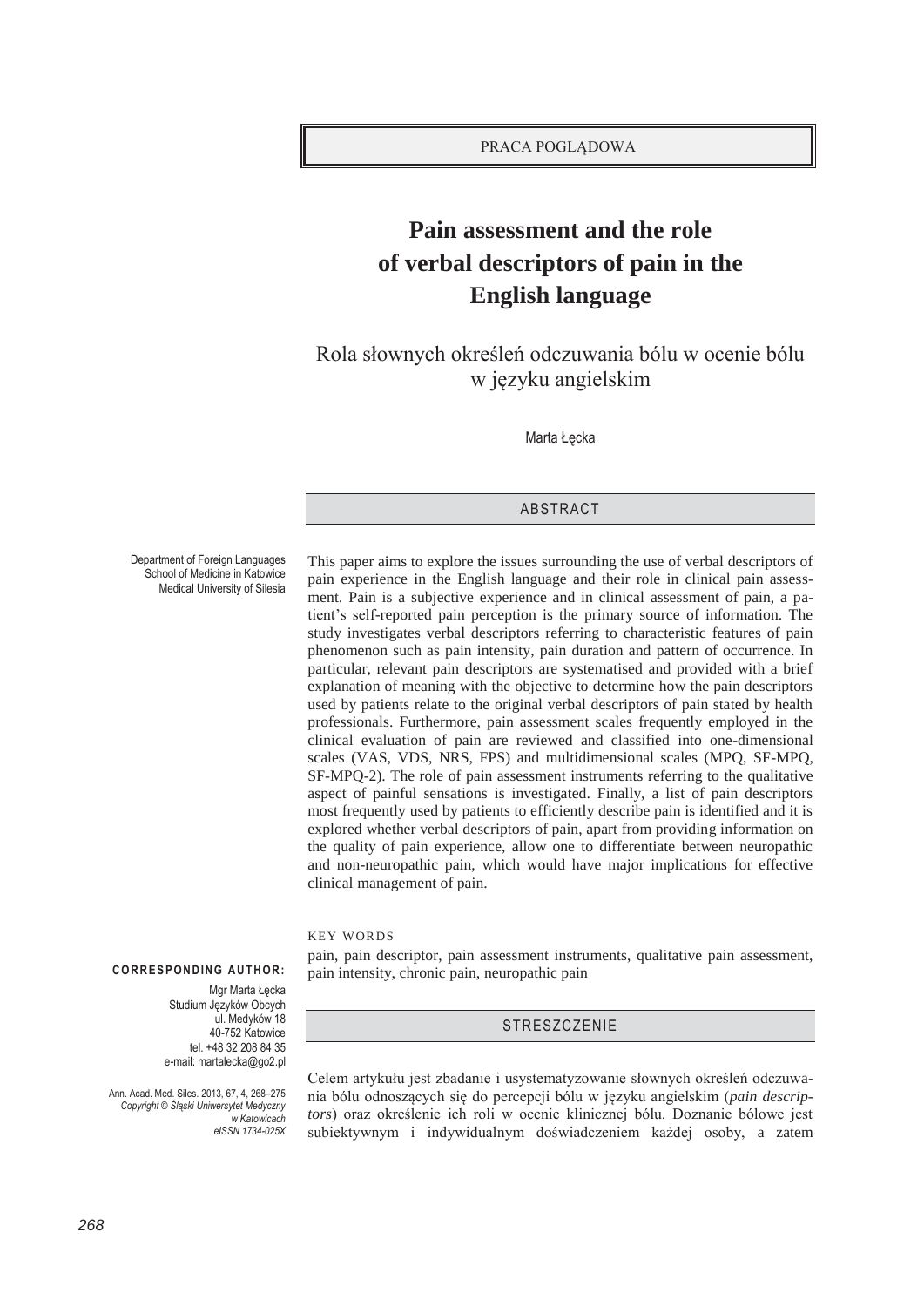w ocenie bólu głównym źródłem informacji jest pacjent i jego werbalny przekaz informacji sensorycznej. W pracy omówiono określenia odczuwania bólu charakterystyczne dla cech zjawiska bólu, tj. odnoszące się do natężenia bólu ("łagodny", "umiarkowany", "silny" ból), czasu trwania bólu ("ból ostry", "podostry", "ból przewlekły") oraz jego charakteru ("ból ciągły", "przejściowy", "nawracający" etc.). Ponadto zbadano, w jakim stopniu określenia odczuwania bólu używane przez lekarzy podczas wywiadu z pacjentem są zbieżnie interpretowane przez pacjentów. W pracy dokonano przeglądu najczęściej stosowanych metod pomiaru bólu w jego klinicznej ocenie oraz dokonano podziału na skale służące do jego oceny ilościowej (skala wizualno-analogowa VAS, skala numeryczna NRS, skala słowna VDS, skala nasilenia bólu u dzieci FPS) oraz skale wykorzystywane do oceny jakościowej doznań bólowych (kwestionariusz bólowy Melzacka McGill Pain Questionnaire-MPQ, skrócony formularz SF-MPQ oraz zmodyfikowany SF-MPQ-2). Celem tej części pracy była ocena przydatności jakościowych narzędzi oceny bólu. W ostatniej części pracy dokonano kompilacji słownych określeń odczuwania bólu najczęściej używanych przez pacjentów, które oceniono jako pomocne w skutecznym opisie słownym doznania bólowego. Ponadto wykazano, że określenia odczuwania bólu nie tylko dostarczają informacji o jakościowym wymiarze bólu, lecz również pozwalają określić etiologię zespołu bólowego, tj. wskazują na pochodzenie receptorowe lub neuropatyczne bólu, co przekłada się na skuteczniejsze leczenie bólu.

#### SŁOWA KLUCZOWE

ból, słowne określenia odczuwania bólu, narzędzia pomiaru bólu, jakościowa ocena bólu, stopień natężenia bólu, ból przewlekły, ból neuropatyczny

## INTRODUCTION

Pain is a subjective unpleasant sensory and emotional experience related to actual or potential tissue damage [1,2,3]. The mechanism concerned with the induction of pain is complex and involves the processes of transduction, transmission, perception and modulation [4]. Pain sensation is elicited by the activation of specialised peripheral sensory neurons referred to as nociceptors in response to potential or actual tissue damaging stimuli. Noxious stimuli can be either thermal, chemical, or mechanical. Nociceptive information is transmitted via the peripheral nerves and the spinal cord to the brain leading to conscious sensation of somatic or visceral pain. This type of pain is referred to as nociceptive pain as opposed to neuropathic pain which involves a lesion or dysfunction of the nervous system [3].

Pain is recognised as one of the most common symptoms that prevails in a wide range of diseases and disorders. Estimation of the scope of the problem in the world population poses difficulties due to the fact that the published data on pain epidemiology focus on specific geographic areas or investigate disease- -specific pain rather than pain in general [5,6,7,8,9, 10,11]. However, pain is identified as the third largest health problem in the world [12]. A study of the Finnish population by Mantyselka et al. has revealed that over 40% patients in primary healthcare indicated pain as the reason for their consultation with a health professional [9]. A review of the recently published pain literature shows that considerable attention has been devoted to issues related to chronic pain syndromes [3,11,13,14,15,16,17,18,19,20,21,22]. The prevalence of chronic pain in the general population is estimated

to range from 10% to 40% [13,14,15]. Researchers seek to explore various chronic pain conditions due to their highly negative health cost effects. Chronic pain is associated with daily functional limitations and has a debilitating effect on the quality of life of the sufferers. In the present study, painful syndromes associated with acute and chronic pain are discussed and with regard to chronic pain, neuropathic and non- -neuropathic pain conditions are included.

Pain is a term of a multidimensional nature with sensory, emotional, affective, cognitive and behavioural components of the phenomenon [23]. The experience is highly individual and subjective. Pain is associated with discomfort and negative emotions such as sadness, anxiety and depressed mood, which affect the emotional rating of its qualities in the assessment process. The complex nature of the pain experience and its impact on the patient's functional and emotional status makes the measurement of pain a difficult task. The patient's self-reported pain perception is the primary source of information which allows one to specify the quality of pain and to determine its intensity. However, for pain to be treated effectively, more comprehensive evaluation is imperative.

## **1. PAIN ASSESSMENT PROCESS**

Accurate assessment of pain is a prerequisite to proper diagnosis of the underlying cause and effective management of pain. Comprehensive pain assessment involves evaluation of its various domains including the patient's self-reported pain experience, behavioural observation, evaluation of physiological responses, physical examination, past medical history and psychological evaluation. A healthcare professional should obtain a thorough pain history which includes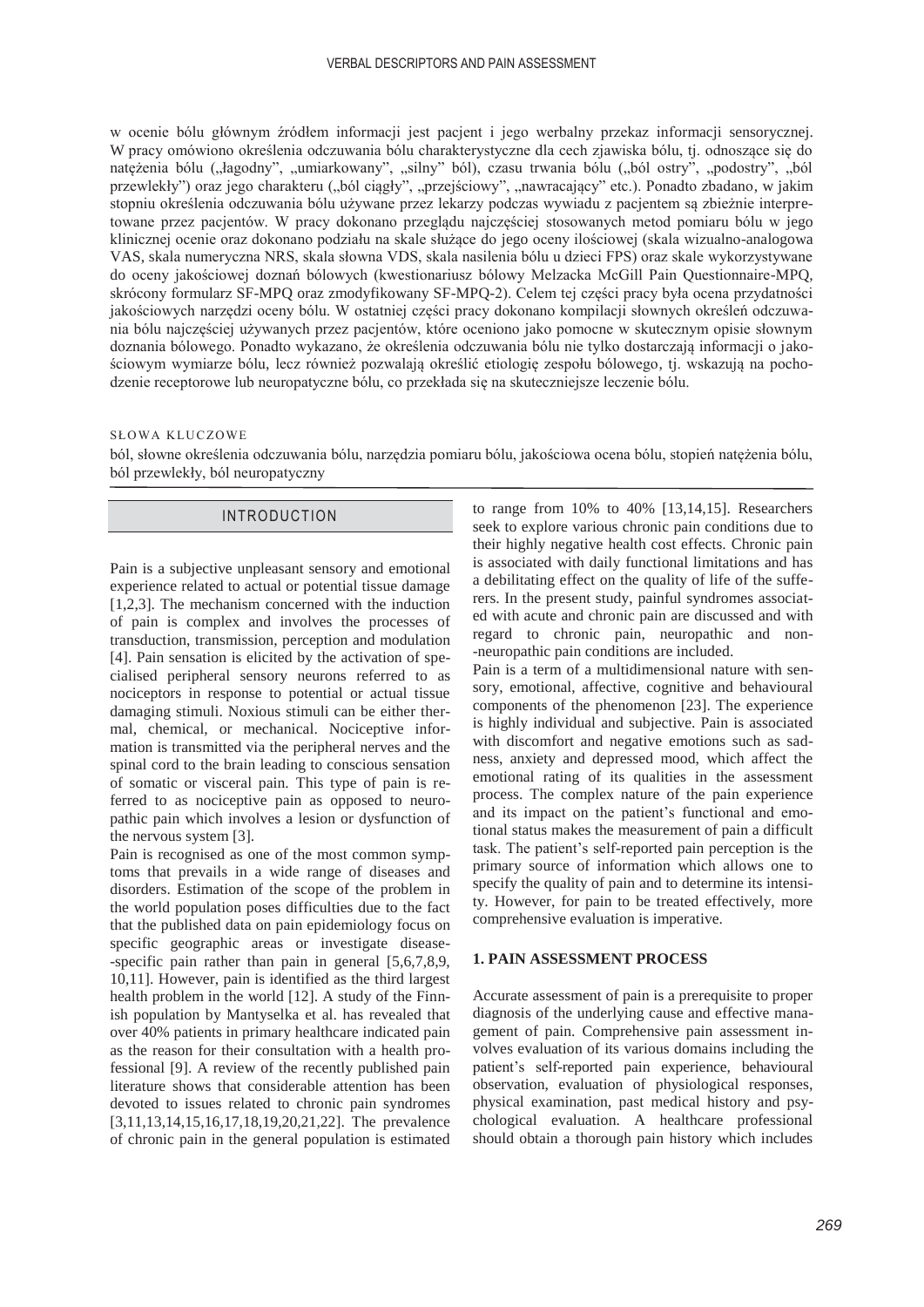the collection of detailed information about the location of pain (painful body region and whether the pain is radiating), pain onset (sudden sharp pain or gradually increasing pain), pain duration (acute or chronic pain), pain intensity (mild, moderate or chronic pain), pattern of occurrence (whether pain is intermittent or continuous, recurrent or transient), and pain quality (a selection of verbal expressions that are used to describe the qualities of pain). How patients state pain verbally may be helpful in identifying whether the pain is of a nociceptive or neuropathic origin [17,18, 19,20,21,22,23,24,25]. In particular, the terms "stabbing pain", "burning pain", and "pulsating pain" indicate neuropathic pain whereas the terms "dull" or "aching" pain indicate nociceptive pain.

A comprehensive pain assessment process includes evaluation of the symptoms accompanying pain (for instance, nausea, vomiting, oedema, sweating), evaluation of physiological pain indicators (e.g., increased heart rate, blood pressure and temperature) and observation of behavioural factors (e.g., facial grimacing, moaning, sighing, screaming, crying).

Apart from assessment of the physiologic phenomena, evaluation of the patient's functional status should be performed. This should encompass assessment of the psychological state (for example, presence of depressive disorders, anxiety), cognitive behaviour, emotional and social functions (that is, impact on work, recreational activities and personal relationships) and other health factors such as sleep or appetite disturbances. Clinical history is an important constituent in developing an accurate diagnosis and providing an optimal pain treatment method.

# **2. PAIN DIMENSIONS IN CLINICAL ASSESS-MENT OF PAIN**

Adequate assessment of pain is achieved when the pain experience is categorised and its etiology is determined which contributes to effective outcomes in pain treatment. In clinical practice, focus on the assessment of pain intensity, duration, location and pattern of occurrence has been observed, particularly when dealing with acute pain or pain associated with a disease, trauma, surgery or childbirth [26].

## **2.1. Pain location**

The location of pain can be determined by presenting the patient a picture of the human body (body diagram) and asking the patient to indicate the areas of pain and in the case of radiating pain to indicate the direction of radiation.

## **2.2. Pain intensity**

Pain intensity is the most characteristic feature of the pain phenomenon. In the clinical setting, the intensity

of pain is assessed using numeric or descriptive rating scales of varying complexity. Numeric scales involve patients assigning a number from 0 to 10 on a horizontal or vertical line according to the level of pain while descriptive assessment tools involve verbal quantification of pain severity or intensity. Generally, four pain severity classes are identified: "no pain", "mild pain", "moderate pain" and "severe pain". Patients grade the severity of pain by either assessing the relationship between pain and interference with daily functioning or by comparing present pain to the worst pain or the most intense pain they have experienced.

**Mild.** Pain is classified as mild when it is of low intensity, very light, or minor. The pain does not interfere with the person's daily functioning. It is described by patients as a tolerable pain or just a discomforting pain. Barker et al. exploring in their study how common descriptors of pain are understood by patients found that the majority of lay study participants interpreted the term "mild pain" with reference to pain intensity [27]. In fact, a vast majority of participants understood the term as a "severe pain" or a "sharp pain". For a small number of study subjects, the term "mild" denoted "localised pain".

**Moderate.** The term "moderate pain" refers to pain experience of higher intensity than mild but definitely lower than the category of severe pain. Moderate pain is discomforting and interferes to some extent with the person's daily functioning. Other descriptors for moderate pain are: "distressing pain" and " intense pain". Severe. The term "severe pain" is associated with great discomfort and distress. Furthermore, severe pain can adversely affect a person's physical, emotional and mental aspects of life. The pain impairs participation in personal and instrumental activities of daily living. In various pain assessment scales, the terms "excruciating", "unbearable", "very intense", "awful", "unspeakable" to denote severe pain have been employed [28,29].

## **2.2.1. Cut-off points between categories for pain severity**

Various rating systems have established cut-off points for mild, moderate and severe pain. Regardless of which pain-intensity tool is selected, the categorisation of mild, moderate, and severe pain should show equivalence. However, it has been reported in the literature that the boundaries for pain severity vary and are influenced by multiple factors such as the type of pain or population characteristics (including age, gender, etc.) [5,6,7,8,10]. For example, in a study by Zelman et al., patients with lower back pain reported a higher upper boundary for moderate pain than patients with osteoarthritis [8]. A study by Jensen et al. demonstrated different cut-off points for back pain, phantom limb pain and pain in general [7]. Identifica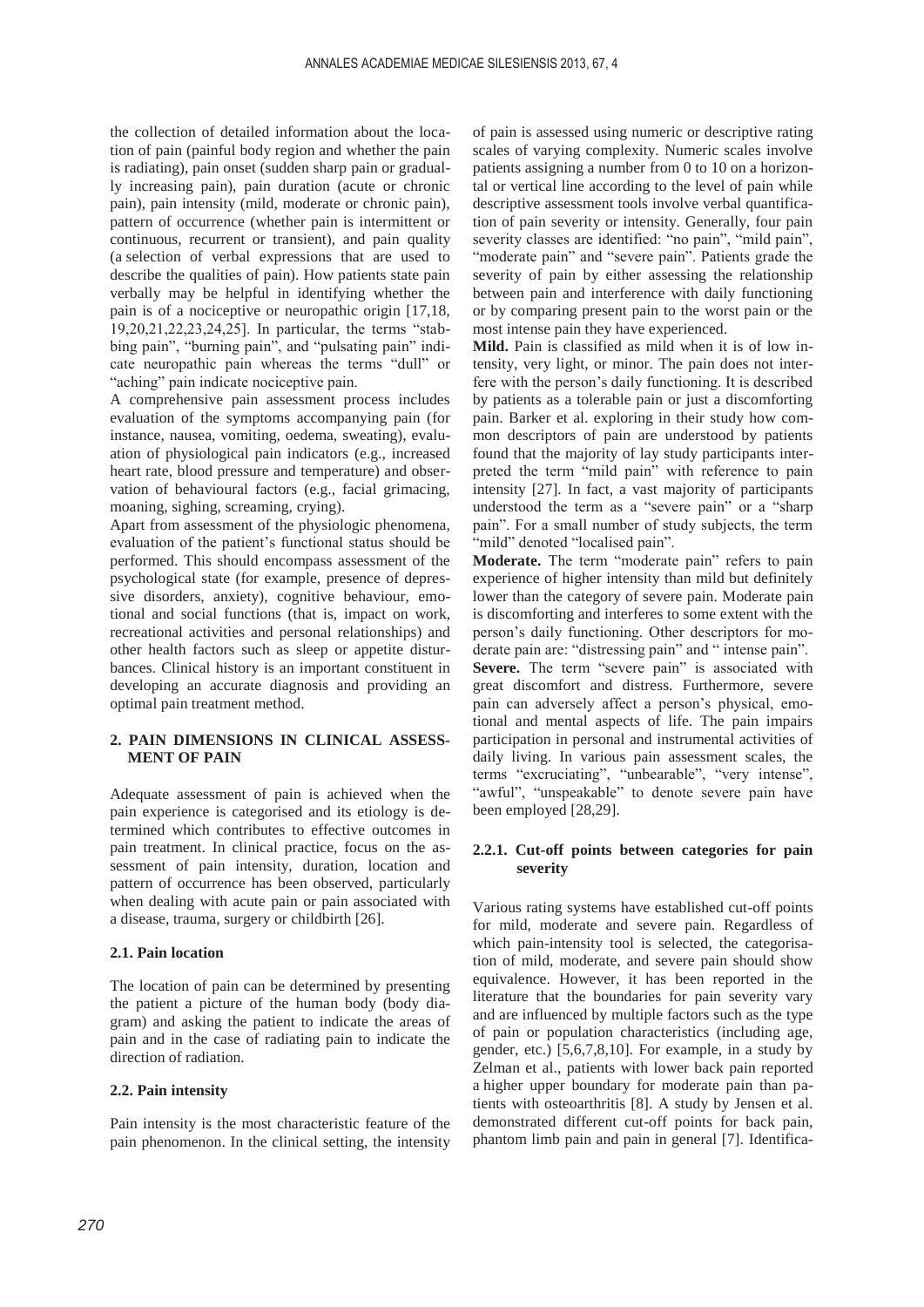tion of accurate cut-off points between mild, moderate and severe pain may help reduce individual variability in the interpretation of these verbal descriptors of pain intensity.

## **2.3. Pain duration**

With reference to duration, pain is typically classified into three subgroups: acute, subacute and chronic.

**Acute pain.** "Acute pain" is a term referring to pain of rapid onset and sharp in quality that lasts a relatively short time. Typically, acute pain results from a sudden trauma, surgery or infection. Pain sensation may be alleviated with analgesic medications although it gradually subsides as healing progresses. There is disagreement among scientists concerning the distinction between acute and chronic pain in terms of interval time from onset. Two mainstream views on the issue are that pain is classified as acute when its interval time from onset is less than 3 months or less than 30 days. The discrepancy is due to the underlying cause of the episode of pain, for example, acute lower back pain will have a longer duration than acute abdominal pain.

Barker et al. in their study regarding the understanding of common pain descriptors found that the majority of lay people associate the term "acute pain" with "high intensity pain" although "acute" does not necessarily imply that the pain is severe [27]. Interestingly, they do not apply the term "acute" to pain of recent onset.

**Subacute pain.** The transition period from acute to chronic pain is referred to as subacute pain. The period appears to be more than 3 months in duration but less than 6 months.

**Chronic pain.** The term "chronic pain" refers to pain that is long-term. Chronic pain can be continuous, intermittent or recurrent [29]. Due to its long duration and high intensity, the pain usually interferes with daily functioning and adversely affects patients' quality of life. Chronic pain is long-lasting which implies that it has been present for weeks, months, or years. Generally, it is assumed that pain of more than 6 months duration is referred to as chronic. It has been reported in general medical practice that the most prevalent medical conditions associated with chronic pain are headache, abdominal pain, chest pain, lower back pain, peripheral neuropathy, cancer, and arthritis [30]. However, not infrequently in patients experiencing chronic pain, it is difficult to find an identifiable pathology.

The study by Barker et al. demonstrated that the term "chronic pain" for a majority of lay respondents was equivalent to "severe pain" and for some study subjects it implied that the condition was incurable [27]. However, a significant number of study participants interpreted the term "chronic" correctly, that it is "long-lasting" although to some respondents the term

"chronic" implied "constant" pain. A more positive response was noted when health professionals replaced the term "chronic" with "long-term".

## **2.4. Pattern of occurrence of pain**

**Transient pain.** The term "transient pain" implies that pain is temporary, brief and passing. This type of pain is associated with transient disorders, for example, fever, injury or extensive physical work-out. Pain management in patients with transient pain involves elimination or treatment of the cause of the episode of pain. For instance, transient soreness and tenderness of nipples during breastfeeding subsides when the baby latches on properly to the breast.

**Continuous pain.** Continuous pain is distinctively steady, constant and persistent. Continuous pain may manifest in migraine-like headaches or arthritis. Pain descriptors involving the continuous factor include the terms: "throbbing", "cramping", "gnawing", "aching", "heavy" and "tender".

**Intermittent pain.** Intermittent pain involves relapses and remissions of acute episodes of pain. The sensation is frequently described as "sudden", "shooting", "stabbing", "sharp", "splitting" and "electric shock- -like" [25]. Examples of medical conditions associated with intermittent pain include rheumatoid arthritis and migraine headache.

**Recurrent pain.** The term "recurrent pain" refers to episodes of pain reappearing after remission. An example of a recurrent pain syndrome is recurrent abdominal pain (RAP) in children and adolescents. The condition involves three or more episodes of abdominal pain occurring over a period of three months, severe pain that affects functioning, and pain that is not related to organic causes. Each episode of pain is distinct and followed by a period of remission [31]. The study by Barker et al. demonstrated that the term "recurrent" had more positive connotations among patients than the term "chronic" [27]. The study participants tended to view recurrent pain as less severe than chronic. Furthermore, the term "recurrent" implied to respondents that the pain subsided while chronic pain never subsides entirely.

# **2.5. Pain quality**

Pain is a complex phenomenon and to evaluate its multiple dimensions, assessment of a single aspect such as pain onset, duration or intensity does not provide a good reflexion of its characteristics. In order to capture its multiple dimensions, more extensive pain assessment is necessary that encompasses evaluation of the qualitative aspect of pain. Typically, specific words to describe pain qualities are used. These terms are referred to as descriptors of pain sensation. They provide useful information to health professionals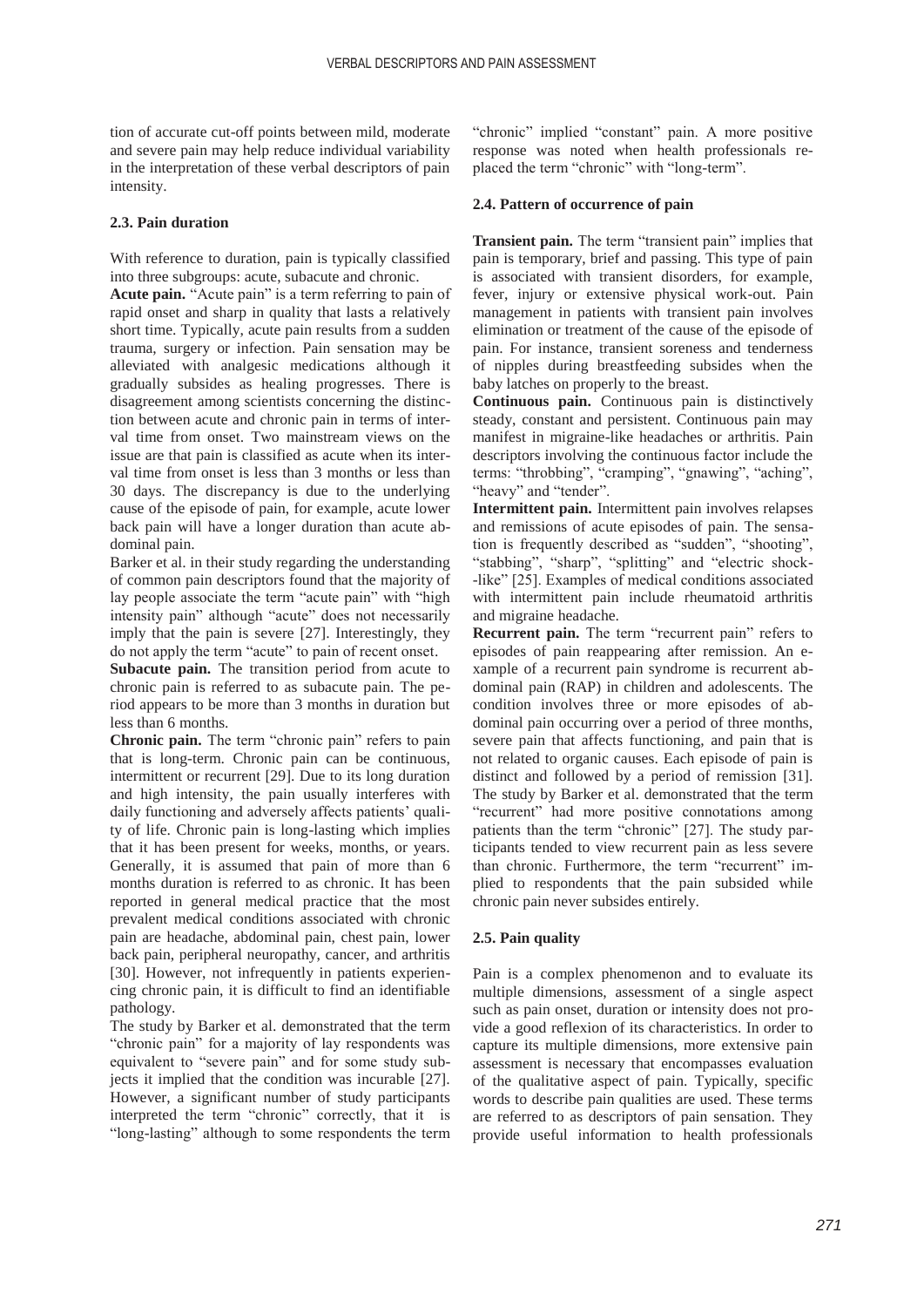about the sensory, affective and evaluative aspects of pain and can be efficiently used by patients to describe their pain experience more accurately.

# **3. PAIN ASSESSMENT TOOLS**

Due to the inherently subjective nature of pain, it is difficult to objectively assess all the attributes of the experience. In clinical practice, specific tools to measure the qualities of pain are employed. The instruments for the measurement of pain are varied; they may be verbal, numeric, or facial. Pain assessment scales vary in the type of pain measured (chronic pain, acute pain or cancer-related pain), its primary cause (nociceptive or neuropathic pain) and are designed for specific patient groups, that is, children, the elderly, cognitively unimpaired adults, or patients suffering cognitive impairment and dementia [32]. When selecting a particular measuring instrument, the age of the patient as well as his physical, emotional and cognitive status should be considered. For example, adult patients who are alert but cannot communicate their pain verbally (e.g., intubated, aphasic) may be able to point to a number or to a face to report their pain.

Instruments for the measurement of pain can assess the experience in a quantitative or qualitative manner. Furthermore, they can provide global estimation of the qualities of pain (multidimensional pain measurement instruments) or allow assessment of a single component of the pain experience (uni-dimensional pain measurement tools). The majority of pain assessment tools are unidimensional and measure the severity or intensity of the pain. Several scales determining pain intensity levels are in common use and are regarded as valid and reliable measures. They include: the Visual Analogue Scale (VAS), the Verbal Descriptor Scale (VDS), the Numeric Rating Scale (NRS) and the Faces Pain Scale (FPS) [33,34,35,36]. They are easy to administer and do not require as extensive cognitive ability of patients as multidimensional tools.

There is a variety of pain assessment instruments that is reported in the literature, however, there is a limited number of reliable and valid instruments that measure the multiple dimensions of the pain experience. Examples of multidimensional pain assessment scales include: the McGill Pain Questionnaire (long and short form), the Brief Pain Inventory (BPI) and the Pain Thermometer (PT). These instruments assess the qualitative aspects of pain and impact on physical, social, cognitive and emotional functions. Therefore, these tools are usually used in clinical practice as a component of comprehensive assessment of chronic pain [26,32,37,38].

Below, a review of the most frequently used pain assessment instruments applied in cognitively unimpaired individuals is presented.

# **3.1. Visual Analogue Scale (VAS)**

The VAS scale is used as a measurement of present pain intensity, that is, it rates pain appearing in the last 24 hours. The scale consists of a 10-cm-long horizontal line that is anchored with verbal descriptors: "No pain" and "Worst pain imaginable". Patients are asked to make a mark at the point that best represents the intensity of their current pain. The scale can be self- -administered and most patients can complete it in one minute, pencil and paper is required [10,26,38].

# **3.2. Verbal Descriptor Scale (VDS)**

The Verbal Descriptor Scale, also referred to as the Verbal Rating Scale (VRS), is a six-point verbal categorical rating scale. Patients are asked to select one of six descriptors that most accurately describes the current intensity of their pain. The verbal descriptors are: "No pain", "Slight pain", "Mild pain", "Moderate pain, "Severe pain", "Extreme pain", "The most intense pain imaginable" and have corresponding numbers ("No pain" = 0; "The most intense pain imaginable" =  $6$ ). The scale can be self-administered, most patients can complete it in one minute, it requires pencil and paper [10,26,38].

# **3.3. Numeric Rating Scale (NRS)**

The NRS contains numbers from 0 (indicating "No pain") to 10 (indicating "Worst pain imaginable"). Patients assign a number from 0 to 10 according to the level of pain. The scale is easy to understand, can be self-administered or administered by phone and needs paper and pen. The cut-off points between mild, moderate and severe pain equivalences are: 0: no pain, 1–3: mild, 4–6: moderate, 7–10: severe [5,10,26].

# **3.4. Faces Pain Scale (FPS)**

The FPS can be effectively used for the evaluation of pain intensity in children and the cognitively impaired elderly. It consists of 6 faces ranging from "No pain" (the foremost left face) to "Very much pain" (the foremost right face). Children are asked to choose the face that best describes the intensity of their pain. Pain is rated on a scale from 0 to 10 points [10,39].

# **3.5. McGill Pain Questionnaire (MPQ)**

The McGill Pain Questionnaire is a multidimensional tool assessing the pain experience. MPQ is a quantitative and qualitative assessment of the sensory, affective and evaluative pain components [40]. The instrument is used in patients with chronic pain conditions. MPQ contains a total of 78 verbal descriptors classified into three major categories that describe the sen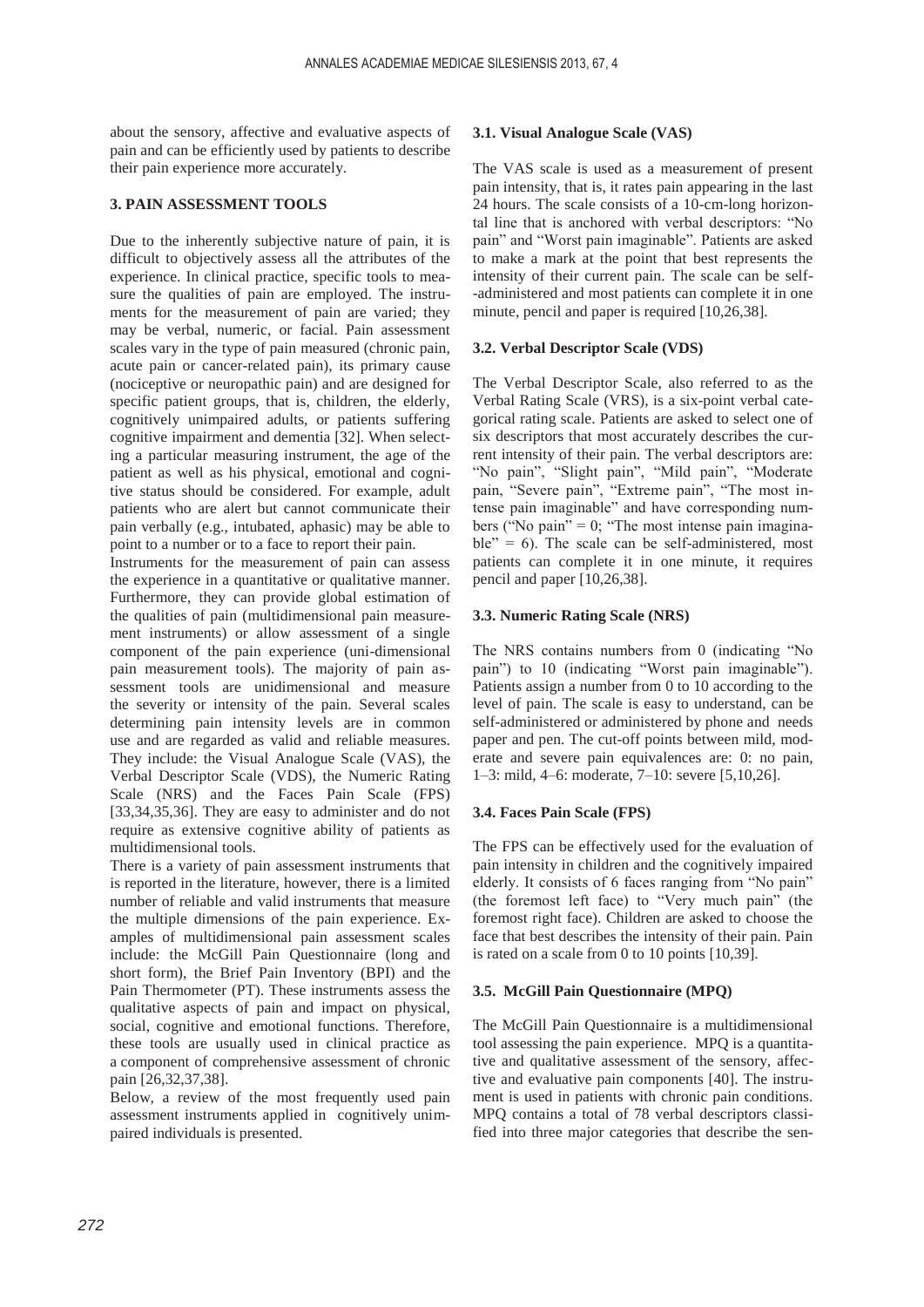sory, affective and evaluative dimensions of pain. Patients select descriptors that specify their quality of pain. The Pain Rating Index (PRI) is the sum of the values that are assigned to each category. In addition, the Present Pain Intensity (PPI) index is included and based on a 0–5 intensity scale containing verbal descriptors: "No pain", "Mild", "Discomforting", "Distressing", "Horrible", "Excruciating".

## **3.6. Short-form McGill Pain Questionnaire (SF-MPQ)**

Due to the fact that the MPQ is a lengthy assessment tool, a short form of the McGill Pain Questionnaire (SF-MPQ) was developed by Melzack [41]. The PRI contains 15 pain descriptors: 11 sensory and 4 affective. Patients are asked to rate the intensity of each descriptor by selecting the word that that most accurately describes the current intensity of their pain ("None", "Mild", "Moderate", "Severe"). In addition, the PPI index of the standard MPQ is included as well as the Visual Analogue Scale. The SF-MPQ is easier to administer and less time-consuming when compared to the full McGill Pain Questionnaire version. The SF-MPQ may be used to assess a variety of chronic pain conditions, for instance, labour pain, post-operative pain, and dental pain [1,11,26,38].

## **3.7. Revised Short-form McGill Pain Questionnaire (SF-MPQ-2)**

The short form of the McGill Pain Questionnaire, however, has a major limitation  $-$  it is not applicable to assess neuropathic pain. Therefore, a revised version of the SF-MPQ was developed by Dworkin et al. [25]. The tool, referred to as the SF-MPQ-2, is a comprehensive measurement of pain quality and is adapted to assess neuropathic and nociceptive pain. The instrument consists of 22 pain descriptors which have a 4-factor structure: continuous, intermittent, neuropathic and affective. Patients rate each descriptor according to their level of pain in the past week on an 11-point numeric rating scale (0 indicating "No pain" and 10 indicating "Worst possible"). The tool is easy to administer and has been proved to have high validity and reliability [32].

## **4. VERBAL DESCRIPTORS OF PAIN**

As pain is an inherently subjective experience, extensive variability exists in individual interpretations of this phenomenon. A patient's expression of the experience may range from simple single-word terms such as: "uncomfortable", "horrible" through more sophisticated terms such as "severe", "sharp", "aching" to unique and individual-specific descriptions such as presented in a study by Dudgeon et al.: "Pain is just something I have to deal with, so I don't whine about it. And the way I measure it, is just a bad day, an intense day" [17]. In the study, the researchers conduct an analysis of narrative interviews and self-reports of patients reporting physical disability-related pain and conclude that patients use metaphors, similes, analogies, personifications and other stylistic means to reflect their pain experience. Comparisons are frequently employed by the study participants in their description of pain sensation. Typically, phrases involving pain comparison contain expressions: "as if" ("…..as if stepping on nail"), "as though" (…"as though somebody had a pair of Channel-locks and was squeezing"), "like" (...like someone is jamming a cattle prod through my back"). To describe specific qualitative characteristics of pain, for instance, the penetrative aspect of pain, patients use phrases: "…kind of shooting, into the bone type of pain" or "…somebody is shooting me with darts". To refer to the thermal aspect of pain patients use phrases of comparison: "…it gets like a burning throb", "…I feel like I'm sitting in a campfire".

A study by Kałwak [42] which presents an analysis of narrative interviews with Polish patients displaying painful syndromes also supports the view that people experiencing pain tend to use metaphors, similes and analogies in their description of the experience. Clearly, pain is a unique experience and may be expressed by pain sufferers in numerous ways. Nonetheless, an analysis of narrative descriptions and self-report questionnaire responses of pain sufferers shows that certain verbal pain expressions, more exactly, the ones referring to the qualitative aspect of painful sensations, are commonly used by patients. These terms are referred to as pain descriptors. These descriptors provide valuable information regarding the qualitative aspect of the pain experience. Studies exploring how pain is communicated by patients found that among the most commonly used pain descriptors to describe pain are: "aching", "sharp", "shooting", "dull", "stabbing", and "piercing" [1,11,17,20,22,28,37].

In daily practice and in clinical research, specific descriptors of pain sensations are employed to effectively describe pain. For some patients to describe pain verbally, they encounter difficulties in terms of selecting appropriate words, therefore providing verbal descriptors of pain may enable patients to communicate the pain experience more appropriately. Moreover, a set of predefined words may help understand the nature of the experience more fully and differentiate between neuropathic and non-neuropathic pain [17,18,19,20,21,22,24,25].

## **4.1. Neuropathic and neurogenic pain**

Numerous studies have revealed a relationship between patients' self-report and pain etiology. In fact, specific pain quality descriptors used by patients have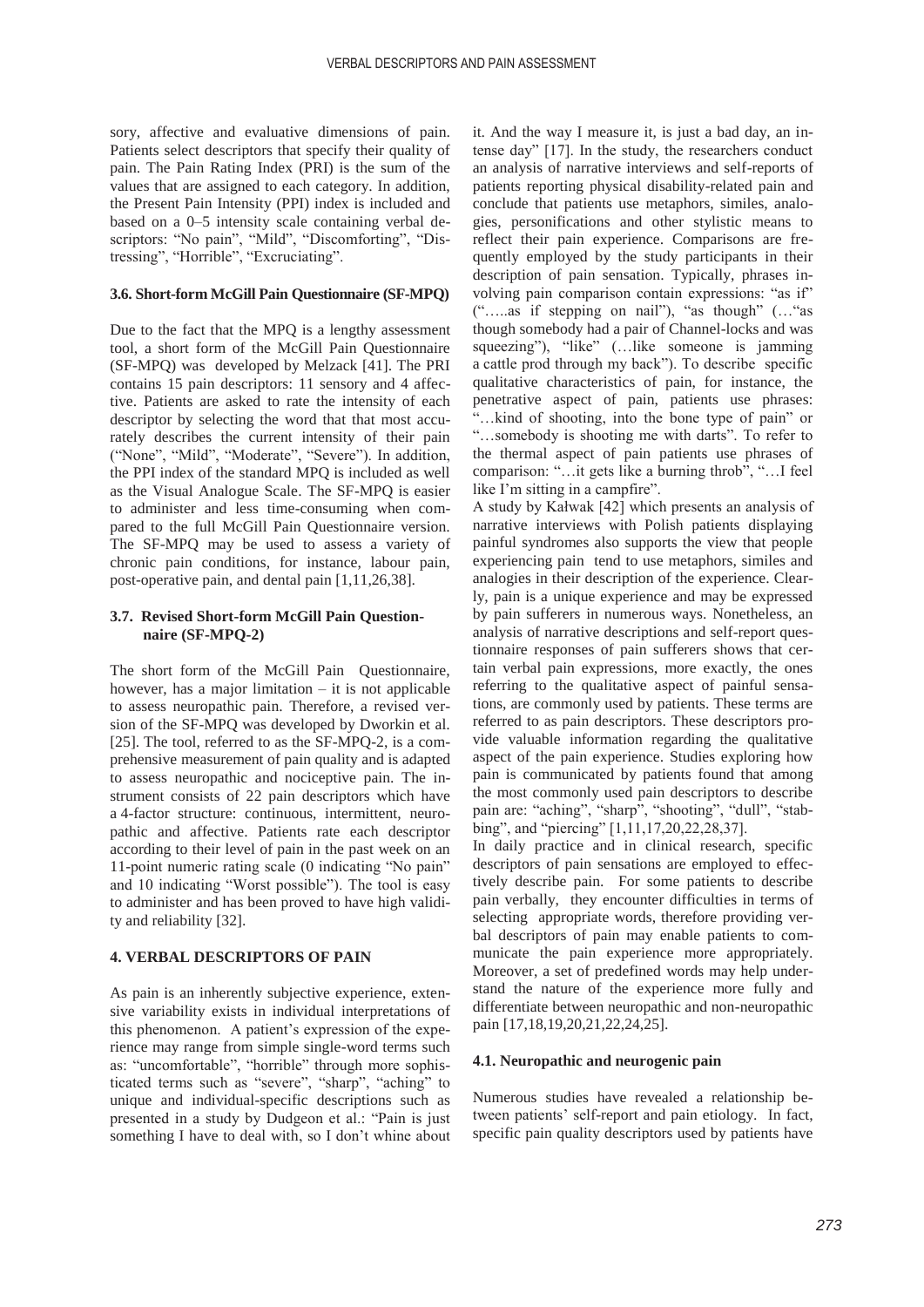been reported to be related to different types of pain problem [17,18,19,20,21,22,23,25,26]. Studies involving phantom limb pain, neurogenic pain, neuromuscular pain and musculoskeletal pain have demonstrated that patients in their ratings of pain descriptors attributed higher intensity to terms associated with the pathophysiology of their pain. Verbal descriptors not only provide information on the quality of the pain experience but also allow one to differentiate pain mechanisms, i.e., distinguish neuropathic from nociceptive pain.

## **4.1.1. Neurogenic pain**

As pain is a multidimensional experience, its sensory, affective and evaluative components are reflected in the language of pain descriptors. An analysis of pain literature shows that patients with neurogenic pain conditions most frequently use the following terms to describe their pain experience: "shooting", "stabbing", "sharp", "aching", "cramping", "heavy", "gnawing", and "tender" [22,23,25].

## **4.1.2. Neuropathic pain**

The term "neuropathic pain" refers to a lesion or dysfunction of the nervous system [3]. Examples of pain associated with diseases involving a neurological lesion include: musculoskeletal pain in patients with multiple sclerosis or spinal cord injury, ischaemic pain, polyneuropathy, or neuralgia. The sensory descriptors most frequently selected by patients with neuropathic pain conditions include: "burning pain" (or "hot-burning pain"), "cold-freezing pain", "pain caused by light touch", "electric-shock pain", "itch-

#### **REFERENCES**

**1.** Katz J., Melzack R. Measurement of pain. Surg. Clin. North Am. 1999; 79(2): 231–252.

- **2.** Kumar S., Tandon O., Mathur R. Pain measurement: a formidable task. Indian J. Physiol. Pharmacol. 2002; 46(4): 396–406.
- **3.** Merskey H., Bogduk N. (Eds.). Classification of chronic pain. (2nd edition). IASP Press, Seattle 1994.
- **4.** Patel N.B. Physiology of pain. In: Kopf A., Patel N.B. (Eds.). Guide to pain management in low-resource setting. IASP Press, Seattle 2010; 13–17.

**5.** Jones K.R., Vojir C.P., Hutt E., Fink R. Determining mild, moderate, and severe pain equivalency across pain-intensity tools in nursing home residents. J. Rehabil. Res. Dev. 2007; 44(2): 305–314.

**6.** Serlin R.C., Mendoza T.R., Nakamura Y., Edwards K.R., Cleeland C.S. When is cancer pain mild, moderate or severe? Grading pain severity by its interference with function. Pain 1995; 61(2): 277–284.

**7.** Jensen M.P., Smith D.G., Ehde D.M., Robinson L.R. Pain site and the effects of amputation pain: Further clarification of the meaning of mild, moderate, and severe pain. Pain 2001; 91(3): 317–322.

**8.** Zelman D.C., Hoffman D.L., Seifeldin R., Dukes E.M. Development of a metric for a day of manageable pain control: Derivation of pain severity cut-points for low back pain and osteoarthritis. Pain 2003; 106(1–2): 35–42.

**9.** Mantyselka P., Kumpusalo E., Ahonen R., Kumpusalo A., Kauhanen J., Viinamaki H., Halonen P., Takala J. Pain as a reason to visit the doctor; a study in Finnish primary health care. Pain 2001; 89: 175–180.

**10.** Powell R.A., Downing J., Ddungu H., Mwangi-Powell F.L. Pain history and pain assessment. In: Kopf A., Patel N.B. (Eds.). Guide to pain management in low-resource setting. IASP Press, Seattle 2010: 67–78.

ing", "tingling" and "numbness" [17,18,19,20]. Due to the high prognostic and diagnostic value of pain descriptors for neuropathic pain, it has been proposed by Bouhassira et al. to regard the descriptors presented above as the "core symptoms" of neuropathic pain conditions [19].

## CONCLUSION

In clinical practice the evaluation of pain is based on the patient's verbal report. Patients use a variety of sensory, affective and evaluative pain descriptors to characterise their experience. It has been shown in the present study that pain is perceived in a very subjective way; moreover, patients can not always accurately express their pain verbally. Patients attribute different meanings to some descriptors of pain sensation, for example, the terms "acute" or "recurrent" seem ambiguous, which results in incomprehension or misunderstanding. A restrictive, finite list of words referred to as pain descriptors consisting of terms commonly used by people with pain syndromes may be efficiently used to describe their experience. Moreover, the identification of such a list may prove useful for clinicians while assessing pain to facilitate diagnosis and enable effective clinical management of pain. In the present study, verbal expressions relating to the qualitative aspect of pain were identified: "sharp", "aching", "shooting", "stabbing", "tingling", "throbbing", "aching", "cramping", "hot-burning", "tiring-exhausting". A significant majority of these descriptors pertains to the sensory aspect of pain and "tiring-exhausting" is the only affective term.

**11.** Ngamkham S., Vincent C., Finnegan L., Holden J.E., Wang Z.J., Wilkie D.J. The McGill Pain Questionnaire as a multidimensional measure in people with cancer: an integrative review. Pain Manag Nurs. 2012; 13(1): 27–5

**12.** Zinke J.L., Lam C.S., Harden R.N., Fogg L. Examining the cross- -cultural validity of the English short-form McGill Pain Questionnaire using the matched moderated regression methodology. Clin. J. Pain 2010; 26(2): 153–162.

**13.** Neville A., Peleg R., Singer Y., Sherf M., Shvartzman P. Chronic pain: a population-based study. Isr. Med. Assoc. J. 2008; 10(10): 676–680.

**14.** Leadley R.M., Armstrong N., Lee Y.C., Allen A., Kleijnen J. Chronic diseases in the European Union: the prevalence and health cost implications of chronic pain. J. Pain. Palliat. Care Pharmacother. 2012; 26(4): 310–325.

**15.** Björnsdóttir S., Jónsson S., Valdimarsdóttir U. Functional limitations and physical symptoms of individuals with chronic pain. Scand J Rheumatol.  $2012.6:17-24$ 

**16.** Breivik H., Collett B., Ventafridda V., Cohen R., Gallacher D. Survey of chronic pain in Europe: prevalence, impact on daily life, and treatment. Eur. J. Pain 2006; 10: 287–333.

**17.** Dudgeon B.J., Ehde D.M., Cardenas D.D., Engel J.M., Hoffman A., Jensen M.P. Describing pain with physical disability: Narrative interviews and the McGill Pain Questionnaire. Arch. Phys. Med. Rehabil. 2005; 86: 109–115.

**18.** Lovejoy T.I., Turk D.C., Morasco B.J. Evaluation of the Psychometric Properties of the Revised Short-Form McGill Pain Questionnaire. J. Pain 2012; 13(12): 1250–1257.

**19.** Bouhassira D., Attal N. Diagnosis and assessment of neuropathic pain: The saga of clinical tools. Pain 2011; 152: 74–83.